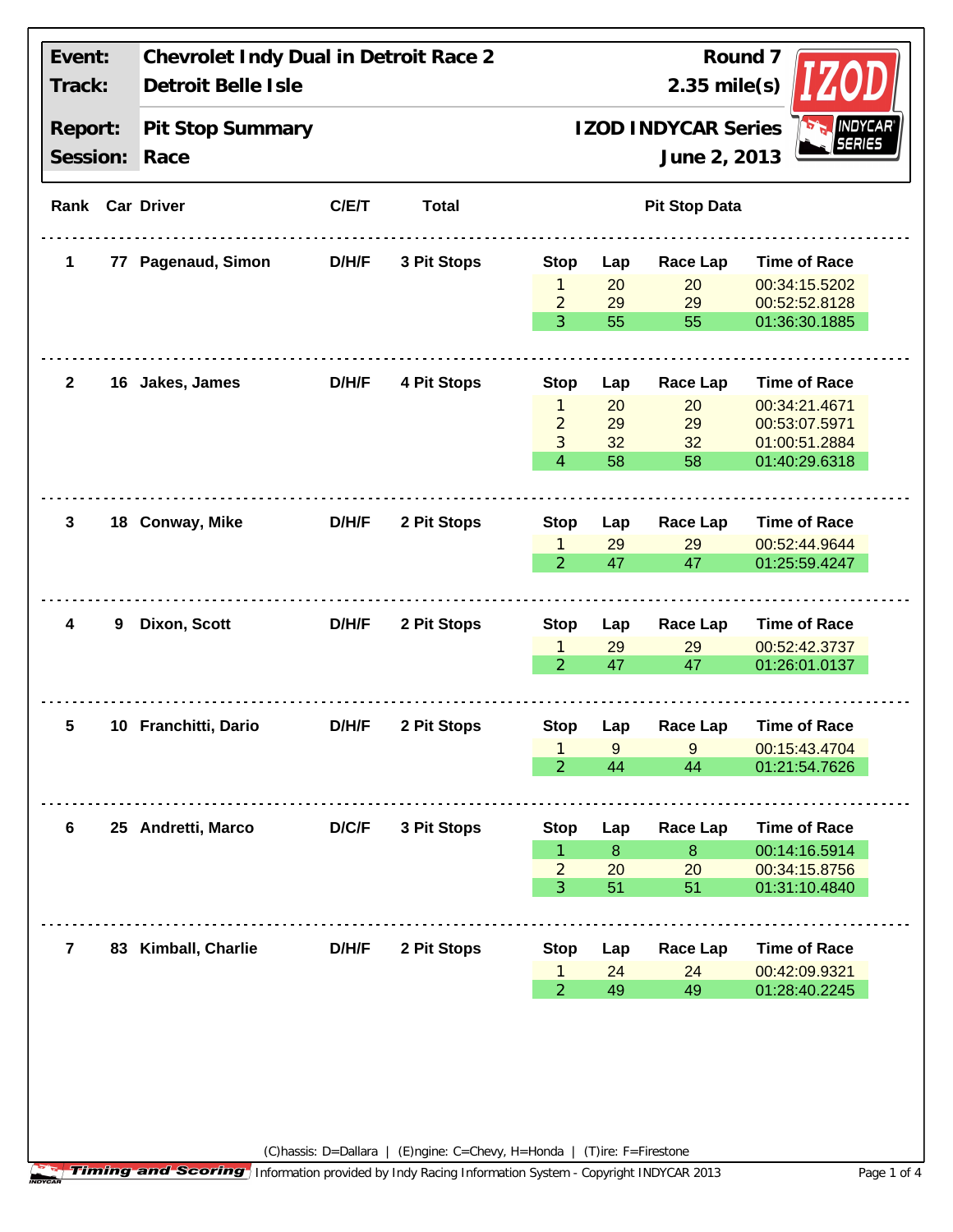| Event:<br>Track: |                | Chevrolet Indy Dual in Detroit Race 2<br>Detroit Belle Isle |              |                    | Round 7<br>$2.35$ mile(s)                     |          |                 |                                |  |
|------------------|----------------|-------------------------------------------------------------|--------------|--------------------|-----------------------------------------------|----------|-----------------|--------------------------------|--|
| Report:          |                | Pit Stop Summary                                            |              |                    | <b>INDYCAR®</b><br><b>IZOD INDYCAR Series</b> |          |                 |                                |  |
| Session:         |                | Race                                                        |              |                    |                                               |          | June 2, 2013    | <b>SERIES</b>                  |  |
|                  |                | Rank Car Driver                                             | C/ET         | <b>Total</b>       | <b>Pit Stop Data</b>                          |          |                 |                                |  |
| 8                | 3              | <b>Castroneves, Helio</b>                                   | D/C/F        | <b>7 Pit Stops</b> | <b>Stop</b>                                   | Lap      | <b>Race Lap</b> | <b>Time of Race</b>            |  |
|                  |                |                                                             |              |                    | 1                                             | 20       | 20              | 00:34:07.5899                  |  |
|                  |                |                                                             |              |                    | $\overline{2}$                                | 29       | 29              | 00:52:36.0040                  |  |
|                  |                |                                                             |              |                    | 3                                             | 30       | 30              | 00:55:28.0174                  |  |
|                  |                |                                                             |              |                    | 4                                             | 31       | 31              | 00:58:10.2600                  |  |
|                  |                |                                                             |              |                    | 5                                             | 32       | 32              | 01:00:55.9805                  |  |
|                  |                |                                                             |              |                    | 6                                             | 36       | 36              | 01:10:12.2902                  |  |
|                  |                |                                                             |              |                    | $\overline{7}$                                | 48       | 48              | 01:27:18.1168                  |  |
| 9                |                | 15 Rahal, Graham                                            | D/H/F        | <b>5 Pit Stops</b> | <b>Stop</b>                                   | Lap      | <b>Race Lap</b> | <b>Time of Race</b>            |  |
|                  |                |                                                             |              |                    | $\mathbf{1}$                                  | 8        | 8               | 00:14:29.2371                  |  |
|                  |                |                                                             |              |                    | $\overline{2}$                                | 12       | 12              | 00:21:44.9908                  |  |
|                  |                |                                                             |              |                    | 3                                             | 28       | 28              | 00:50:48.0806                  |  |
|                  |                |                                                             |              |                    | 4                                             | 30       | 30              | 00:55:40.6746                  |  |
|                  |                |                                                             |              |                    | 5                                             | 46       | 46              | 01:24:37.3940                  |  |
| 10               | 6              | Saavedra, Sebastian                                         | <b>D/C/F</b> | 4 Pit Stops        | <b>Stop</b>                                   | Lap      | <b>Race Lap</b> | <b>Time of Race</b>            |  |
|                  |                |                                                             |              |                    | 1                                             | 24       | 24              | 00:42:18.1134                  |  |
|                  |                |                                                             |              |                    | $\overline{2}$                                | 28       | 28              | 00:51:53.2172                  |  |
|                  |                |                                                             |              |                    | 3                                             | 30       | 30              | 00:55:46.4028                  |  |
|                  |                |                                                             |              |                    | $\overline{4}$                                | 47       | 47              | 01:26:03.2279                  |  |
| 11               |                | <b>Bourdais, Sebastien</b>                                  | D/C/F        |                    |                                               |          |                 |                                |  |
|                  | $7\phantom{.}$ |                                                             |              | 3 Pit Stops        | <b>Stop</b>                                   | Lap      | <b>Race Lap</b> | <b>Time of Race</b>            |  |
|                  |                |                                                             |              |                    | 1                                             | 9        | 9               | 00:15:42.8420                  |  |
|                  |                |                                                             |              |                    | $\overline{2}$<br>3                           | 38<br>43 | 38<br>43        | 01:13:32.9869<br>01:20:34.4034 |  |
|                  |                |                                                             |              |                    |                                               |          |                 |                                |  |
| 12               |                | 11 Kanaan, Tony                                             | D/C/F        | 3 Pit Stops        | <b>Stop</b>                                   | Lap      | <b>Race Lap</b> | <b>Time of Race</b>            |  |
|                  |                |                                                             |              |                    | 1                                             | 9        | 9               | 00:15:37.0330                  |  |
|                  |                |                                                             |              |                    | $\overline{2}$                                | 42       | 42              | 01:19:00.7931                  |  |
|                  |                |                                                             |              |                    | 3                                             | 61       | 61              | 01:45:06.3936                  |  |
| 13               | 4              | Briscoe, Ryan                                               | D/C/F        | 3 Pit Stops        | <b>Stop</b>                                   | Lap      | <b>Race Lap</b> | <b>Time of Race</b>            |  |
|                  |                |                                                             |              |                    | $\mathbf{1}$                                  | 20       | 20              | 00:34:13.1556                  |  |
|                  |                |                                                             |              |                    | $\overline{a}$                                | 29       | 30              | 00:55:32.5064                  |  |
|                  |                |                                                             |              |                    | 3                                             | 55       | 56              | 01:38:06.5256                  |  |
|                  |                |                                                             |              |                    |                                               |          |                 |                                |  |

 $\overline{\phantom{a}}$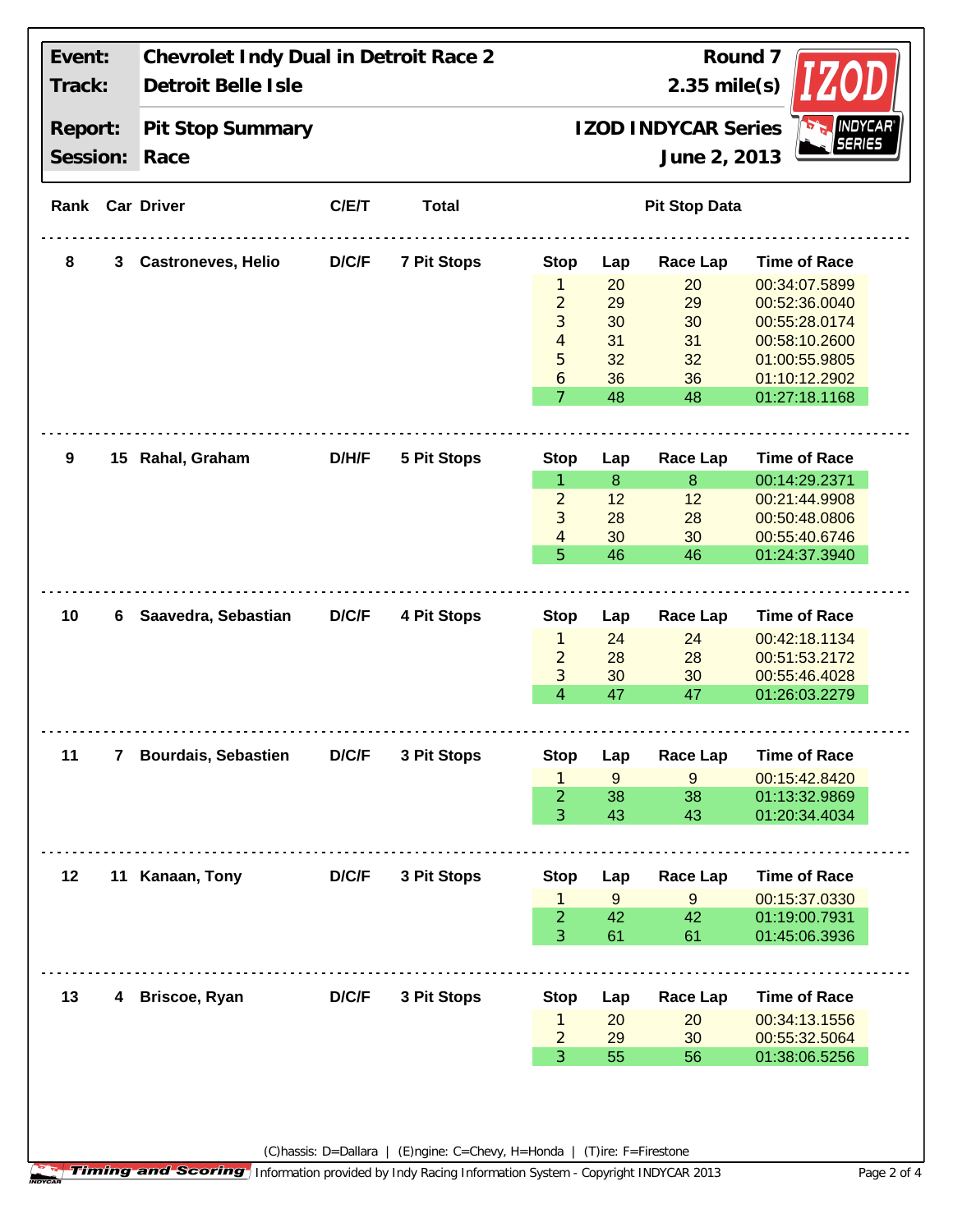| Pit Stop Summary<br>Race<br>Rank Car Driver<br>55 Vautier, Tristan (R) | C/ET                 | <b>Total</b>       |                      |                                                                                                                                                                                                                                               | <b>IZOD INDYCAR Series</b><br>June 2, 2013                                                                                                                  | <b>INDYCAR</b><br><b>SERIES</b>                                                                                                                   |  |
|------------------------------------------------------------------------|----------------------|--------------------|----------------------|-----------------------------------------------------------------------------------------------------------------------------------------------------------------------------------------------------------------------------------------------|-------------------------------------------------------------------------------------------------------------------------------------------------------------|---------------------------------------------------------------------------------------------------------------------------------------------------|--|
|                                                                        |                      |                    |                      |                                                                                                                                                                                                                                               |                                                                                                                                                             |                                                                                                                                                   |  |
|                                                                        |                      |                    | <b>Pit Stop Data</b> |                                                                                                                                                                                                                                               |                                                                                                                                                             |                                                                                                                                                   |  |
|                                                                        | D/H/F                | 3 Pit Stops        | <b>Stop</b>          | Lap                                                                                                                                                                                                                                           | <b>Race Lap</b>                                                                                                                                             | <b>Time of Race</b>                                                                                                                               |  |
|                                                                        |                      |                    | 1                    | 9                                                                                                                                                                                                                                             | 9                                                                                                                                                           | 00:15:51.4222                                                                                                                                     |  |
|                                                                        |                      |                    | $\overline{2}$<br>3  | 40<br>50                                                                                                                                                                                                                                      | 40<br>50                                                                                                                                                    | 01:16:29.0617<br>01:30:27.6064                                                                                                                    |  |
|                                                                        |                      |                    |                      |                                                                                                                                                                                                                                               |                                                                                                                                                             |                                                                                                                                                   |  |
|                                                                        |                      |                    |                      |                                                                                                                                                                                                                                               |                                                                                                                                                             | <b>Time of Race</b>                                                                                                                               |  |
|                                                                        |                      |                    | 1                    |                                                                                                                                                                                                                                               |                                                                                                                                                             | 00:02:04.5410                                                                                                                                     |  |
|                                                                        |                      |                    |                      |                                                                                                                                                                                                                                               |                                                                                                                                                             | 00:25:08.1806                                                                                                                                     |  |
|                                                                        |                      |                    |                      |                                                                                                                                                                                                                                               |                                                                                                                                                             | 00:34:18.0659<br>01:01:06.4956                                                                                                                    |  |
|                                                                        |                      |                    |                      |                                                                                                                                                                                                                                               |                                                                                                                                                             | 01:08:00.3309                                                                                                                                     |  |
|                                                                        |                      |                    |                      |                                                                                                                                                                                                                                               |                                                                                                                                                             | 01:33:21.1568                                                                                                                                     |  |
|                                                                        |                      |                    |                      |                                                                                                                                                                                                                                               |                                                                                                                                                             |                                                                                                                                                   |  |
| 67 Newgarden, Josef                                                    | D/H/F                | <b>7 Pit Stops</b> | <b>Stop</b>          | Lap                                                                                                                                                                                                                                           | Race Lap                                                                                                                                                    | <b>Time of Race</b>                                                                                                                               |  |
|                                                                        |                      |                    | 1                    | $\mathbf{1}$                                                                                                                                                                                                                                  | $\mathbf{1}$                                                                                                                                                | 00:02:10.5073                                                                                                                                     |  |
|                                                                        |                      |                    |                      |                                                                                                                                                                                                                                               |                                                                                                                                                             | 00:15:54.0582                                                                                                                                     |  |
|                                                                        |                      |                    |                      |                                                                                                                                                                                                                                               |                                                                                                                                                             | 00:37:48.2178                                                                                                                                     |  |
|                                                                        |                      |                    |                      |                                                                                                                                                                                                                                               |                                                                                                                                                             | 00:42:31.7991                                                                                                                                     |  |
|                                                                        |                      |                    |                      |                                                                                                                                                                                                                                               |                                                                                                                                                             | 00:53:03.7189                                                                                                                                     |  |
|                                                                        |                      |                    |                      |                                                                                                                                                                                                                                               |                                                                                                                                                             | 01:10:17.5642<br>01:30:20.6395                                                                                                                    |  |
|                                                                        |                      |                    |                      |                                                                                                                                                                                                                                               |                                                                                                                                                             |                                                                                                                                                   |  |
| Viso, EJ                                                               | D/C/F                | 5 Pit Stops        | <b>Stop</b>          | Lap                                                                                                                                                                                                                                           | <b>Race Lap</b>                                                                                                                                             | <b>Time of Race</b>                                                                                                                               |  |
|                                                                        |                      |                    |                      |                                                                                                                                                                                                                                               |                                                                                                                                                             | 00:28:41.4169                                                                                                                                     |  |
|                                                                        |                      |                    |                      |                                                                                                                                                                                                                                               |                                                                                                                                                             | 00:38:31.5335                                                                                                                                     |  |
|                                                                        |                      |                    |                      |                                                                                                                                                                                                                                               |                                                                                                                                                             | 00:55:19.7634<br>01:34:04.3800                                                                                                                    |  |
|                                                                        |                      |                    |                      |                                                                                                                                                                                                                                               |                                                                                                                                                             | 01:48:07.2078                                                                                                                                     |  |
|                                                                        |                      |                    |                      |                                                                                                                                                                                                                                               |                                                                                                                                                             |                                                                                                                                                   |  |
| 1 Hunter-Reay, Ryan                                                    | D/C/F                | 4 Pit Stops        | <b>Stop</b>          | Lap                                                                                                                                                                                                                                           | <b>Race Lap</b>                                                                                                                                             | <b>Time of Race</b>                                                                                                                               |  |
|                                                                        |                      |                    |                      |                                                                                                                                                                                                                                               |                                                                                                                                                             | 00:30:53.4031                                                                                                                                     |  |
|                                                                        |                      |                    |                      |                                                                                                                                                                                                                                               |                                                                                                                                                             | 00:53:26.9942                                                                                                                                     |  |
|                                                                        |                      |                    |                      |                                                                                                                                                                                                                                               |                                                                                                                                                             | 00:55:33.8306<br>01:38:05.8396                                                                                                                    |  |
|                                                                        | <b>Carpenter, Ed</b> | D/C/F              | <b>6 Pit Stops</b>   | <b>Stop</b><br>$\overline{2}$<br>3<br>4<br>5<br>6<br>$\overline{2}$<br>3<br>4<br>5<br>6<br>$\overline{7}$<br>$\mathbf{1}$<br>$\overline{2}$<br>3<br>$\overline{4}$<br>5<br>$\mathbf{1}$<br>$\overline{2}$<br>$\mathfrak{Z}$<br>$\overline{4}$ | Lap<br>$\overline{1}$<br>14<br>20<br>29<br>32<br>49<br>$\boldsymbol{9}$<br>15<br>18<br>23<br>30<br>44<br>16<br>22<br>28<br>46<br>56<br>17<br>18<br>19<br>45 | Race Lap<br>$\mathbf{1}$<br>14<br>20<br>32<br>35<br>52<br>$9$<br>21<br>24<br>29<br>36<br>50<br>16<br>22<br>29<br>53<br>63<br>17<br>29<br>30<br>56 |  |

**Timing and Scoring** Information provided by Indy Racing Information System - Copyright INDYCAR 2013 Page 3 of 4